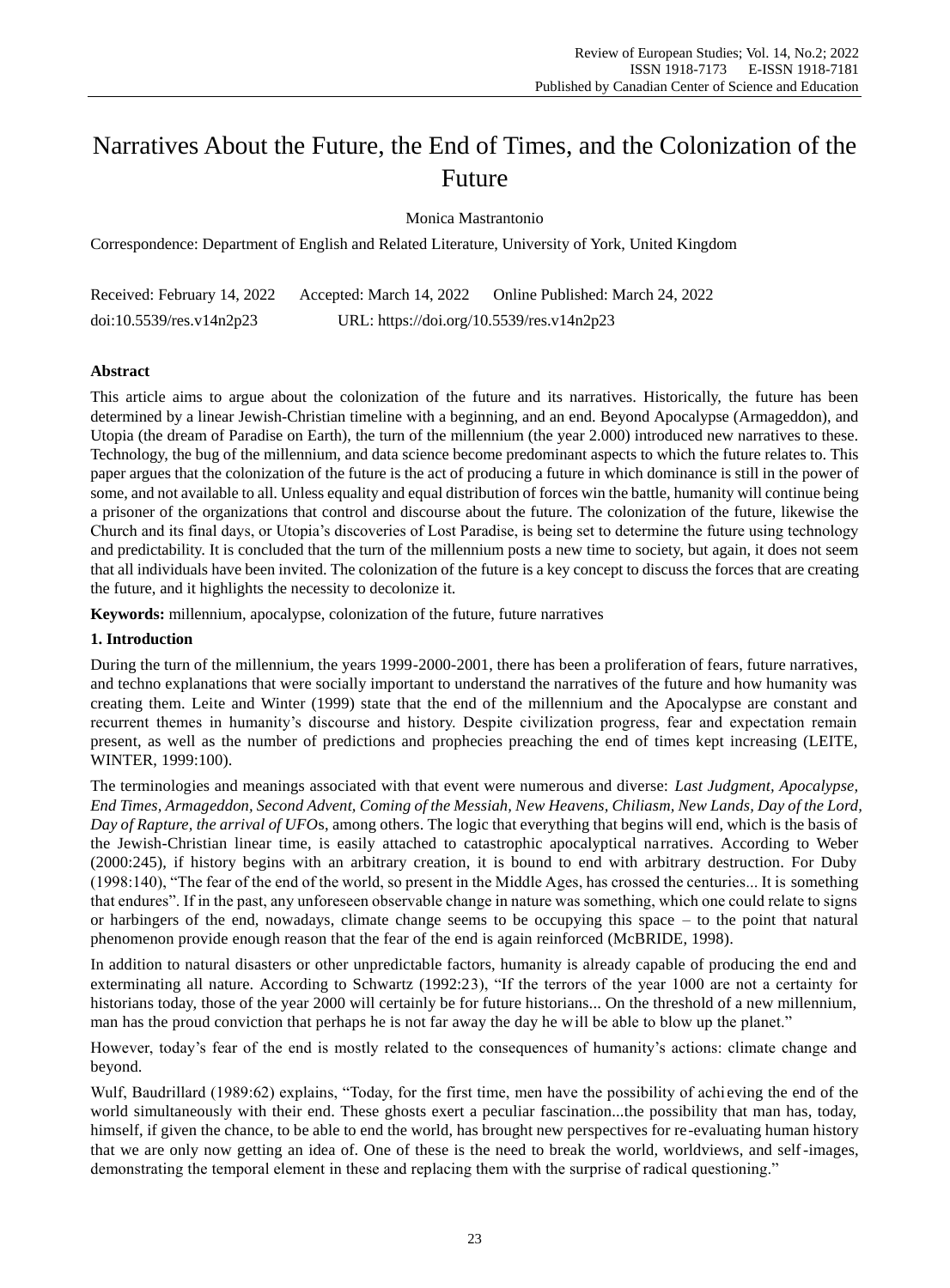When announcing the end of history, Fukuyama (1992) argues that our history continues to being determined by catastrophes. However, the end of history is also the end of humanity itself, since it is impossible to have a history beyond ourselves. For Eco (1999, 2000), this notion of the end is fundamental in a society that even without thinking about the end awaits for it while watching television, reading science fiction, or looking for comets that will strike Earth. It was not in vain that the 2021 –movie of the year was "Don't Look Above," when a meteor could hit Earth. Gasparini (1995:30) describes this as a waiting, which, "can be considered both a space and a link between past and future."

## **2. Millennialism, Messianism, and Apocalypse**

Eastern civilization tradition of narrating ends, new beginnings, and seeking salvation seem to continue to accompany us since the prophetic visions of Zarathustra (circa 2000 BC) who lived in Central Asia, probably around 1400 BC, and whose teachings of good and evil formed the ancient religion of the Persian Empire (COHN, 1970a, 1970b; FERRAROTTI, 1990). Thereafter, attempts to date the end of the world would already be legacies of ancient religions that were interested in beginnings and ends, such as Zoroastrianism, which would have influenced Judaism and Christianity (LEITE, WINTER, 1999:14, WESSINGER, 1997:48). In Zarathustra's final judgment, for example, ethical improvement would determine the salvation of the soul. Thus, everyone would be gathered in a great assembly and confronted with their good and bad deeds, and that was what helped them to keep the faith even when persecuted.

The Jewish-Christian tradition continues with some of these aspects, but it also creates other versions of when, how, and where such an end and salvation would take place (CLOUSE, 1977). According to Cuomo (2000), apocalyptic visions were already present in the book of Daniel and Enoch, since pre-Christianity and Judaism. This apocalyptic hope then seems to resist and persist for more than two thousand years in Western religion and, despite not being able to fulfil its promises, "...continues speaking eloquently to the hearts of those who otherwise would have no hope at all" (COLLINS, 1999:41).

According to Leite, Winter (1999:91), books such as Daniel, Enoch were excluded from the Christian Bible because they sought to interpret history, telling what would happen after the end, revealing secrets that should only be known in heaven. However, the book of Revelation, present even in the most summarized and simplified versions of Christian Bibles, is no less controversial and continues to generate endless stories and debates about ends, and new beginnings (BERNARDES, 2002). Apocalypse from the Greek means revelation, unveiling, discovery, and its reading can vary from a more catastrophic approach to an end or a more hopeful approach to a promise. According to Delumeau (1997), the dominant theme of the Apocalypse is the flight from the present to find refuge in the future, aiming to revolutionize current structures in the world and installing a new order of values. One of the excerpts that give rise to many of these placements is from Saint John (BIBLE, 2000:1000, coincidence or not, is on page one thousand),

"...I saw an angel come down from heaven, carrying in his hand the key to the Abyss and a great chain. He seized the dragon, the old serpent, which is the Devil, Satan, and chained him for a thousand years; he cast him into the Abyss, shut him up, and put a seal over him, to keep him from deceiving the nations, until the thousand years were over. After that, it needs to be released for a little while".

The demarcation of time has been in the power of The Catholic Church, as well as its interpretation. It is in the Scriptures that reads, "a thousand years for the Lord can be like a year for men and the opposite is also true, a day before the Lord is like a thousand years and a thousand years as a day, and the day of the Lord will come as a thief."

Consequently, humanity must be ready and prepared, as nobody knows when time will come! Augustine (IV-V century, 2000) had also stated that time can be stretched or shrunk according to individuality. This relativization of time is an ongoing process based on 'the keep waiting for an end' that shall never come, and meanwhile, doing activities that dignify humanity.

According to Schwartz (1992), the dominant theme of the Apocalypse is the shift from the present to find refugees in the future, aiming to install a new order of values. An article about the Apocalypse in a local magazine, says that in "...times of crisis and serious international tensions, the belief that the end of the world is near gains strength. In the US, 170 million people believe this (BERNARDES, 2002). Therefore, it seems that both the apocalyptic and the millennial discourse can bring a deterministic finite view of history, setting its end. "...We are approaching the end of the second millennium, and I hope that it is still politically correct, in Europe, to count the years that count from an event that certainly influenced – even including believers of other religions, or none at all – deeply in the history of our planet. The approach of this deadline can only evoke an image that has dominated the thought of twenty centuries: the Apocalypse," Eco's (2000:13).

In Christian apocalyptic and eschatological movements, there is also the belief that the end of times (eschatology) will be followed by a divine judgment of humanity (BERNARDINI, 1999). For Weber (2000:36), the apocalypse would be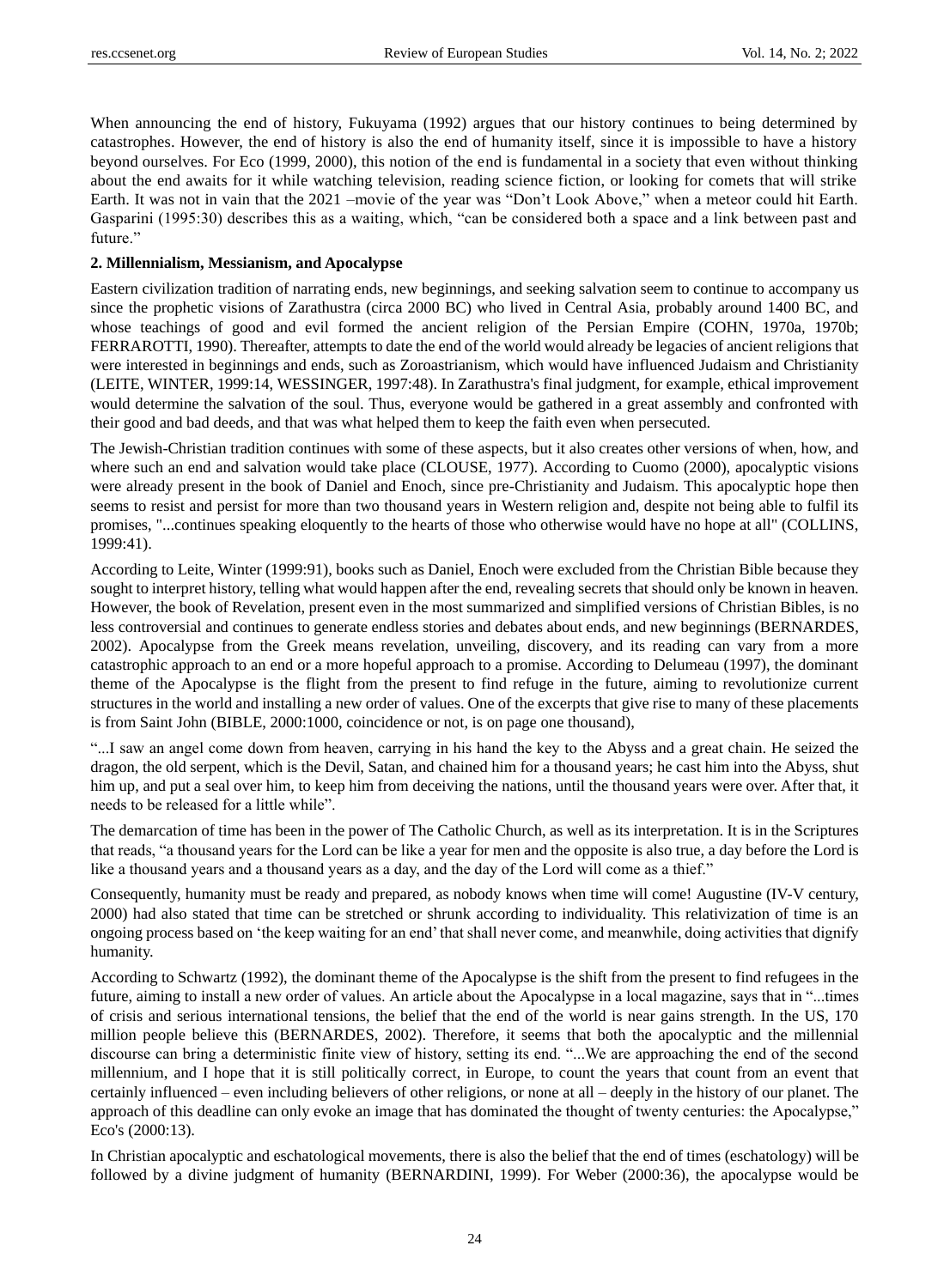related to judgments, accountability, and final things while millenarianism would concern new beginnings, restoration and regeneration. Some of the movements that use millennium counting to predict catastrophes, and final events, go attached with salvation practices. Even though these movements and predictions may have received different names and classifications in theology, social sciences, and religions (see TROMPF, 2000, NASH, 2000), they still influence society and the way the future is portrayed (DUBY, 1998). In this sense then, millenarianism also called chiliasm (from the Greek Khilivi, 1000) would be the belief in the arrival of the millennium, and millenarian - the individual who has this belief (WEBER, 2000:153).

For Gould (1999a:36), millenarian thinking arises from the connection of the general belief in the Apocalypse and a numerical theory of the approaching end. However, according to Kleinhenz & LeMoine (1999), millenarianism is a vast subject because it brings a long tradition of millenary predictions. According to them, three main themes are present in the western tradition, "...a pre-ordained time, the rhetoric of crisis, and expectations of radical change" (KLEINHENZ & LeMOINE, 1999:03). Thus, any period that alludes to the end, in our history and society, would raise questions like these, and for Baudrillard (2003, humanity has continuously hystericized about it.

Desroche (2000:40) explains that when such a tradition is used in a messianic and millenarian vision of the end, it can be the inaugurator of a new era. According to Lamy (1997), messianic and millenarian phenomena, although they can be understood in different ways, are based on the structure of waiting, whether through the prism of character (messianic), kingdom (religious), religious society (church or any other religious body) or political society (the nation, state or union of nations). Such senses would end up serving as matrices in a society that is used to waiting. Waiting would be in this case a condition of being, and this does seem to explain the amount of anxiety that is unbearable nowadays. Some other psychological modalities arise, such as expectation, suppuration, extrapolation, prospective, hope, revolt, patience, impatience, resistance, frustration, dissatisfaction, taste for the exodus and big games, dream and nostalgia, desire, aspiration, refusal, claim, hunger for evolution or incisive character of revolutions.

Robinson (1985) classifies into five the ways to understand and make sense of the millennium as an end. These are a) the biblical - when the final judgment is followed by the continuation of paradise, b) the annihilator – when the apocalypse is followed by the end of everything, c) the continuous - when there is no end, secular history continues, d) ethical - when conflict is internalized by the individual and following their personal growth, and e) romantic – when the fallen world is internalized by the imagination, and the lost paradise is restored.

On the other hand, we find several authors who justify millenarian movements as being the result of oppressed groups that went through religious, social, and political suffering and, seeing no way out in immediate action, await the arrival of a time when everything will be resolved. According to Cohn (1970a, 1970b), these movements are related to deprivation, protest, and the search for radical changes. Bromley (1997:34) states, "Apocalypse is a radical form of organization that is more likely to be found in groups in social places that experience crisis." Lee (1997:120,121) mentions, "The origins of millenarian movements are thus typically found among the poor and the oppressed who often suffer multiple and relative deprivations…millenarian beliefs provide an alternative possibility of meaning and identity". Delumeau (1997:17) relates millenarian fevers with social groups in crisis, living marginalized, uprooted or colonized, aspiring to a world of equality and community, while Franco Junior (1999:42) says that the association of apocalyptic expectations with social demands is not uncommon. Now, were these present again at the turn of the millennium? (FRASER, 1990).

On the other hand, we also have authors who argue that apocalyptic perspectives are not exclusive to oppressed or wronged groups and can be present at any time, group or place. Weber (2000) explains that apocalyptic ideas are not only present in those who live in a situation of despair or oppression, but they can be found in different people, times, and places.

According to Davis (2001), there may not have been an apocalyptic movement or obsessed leaders in the year one thousand, but there may have been a millenarian spirit that came from earlier times. For Duby (2002), the fear of the year one thousand constitutes a romantic legend. Historians imagined that the approach of the first millennium would have aroused a kind of collective panic, with people dying of fear and liquidating everything, they owned (SEGRELLES, 1996, RESTON, 1998). Nevertheless, Duby (1998) explains that the fear of the end was one among many fears present in the daily life of the European population in the year one thousand, such as hunger, the other or foreign, epidemics, violence, the Beyond, the Last Judgment and the hell. Therefore, the fear of the end, as well as other fears, as they are social and historical constructions, only depend on us to continue to exist.

For Franco Junior (1999), at the end of the first millennium, there was a permanent and restless waiting for the coming of Christ, as the Gospel announced that Christ would return one day, the dead will be resurrected and he will choose between good and bad (LIEB, 1991). However, it is uncertain to assume that this was necessary because of the year one thousand. On the other hand, Landes (2003a, 2003b), says that one cannot ignore a certain fear in the passage of the first millennium. Furthermore, after the passage, there would even have been a general feeling of sadness, disappointment, and relief that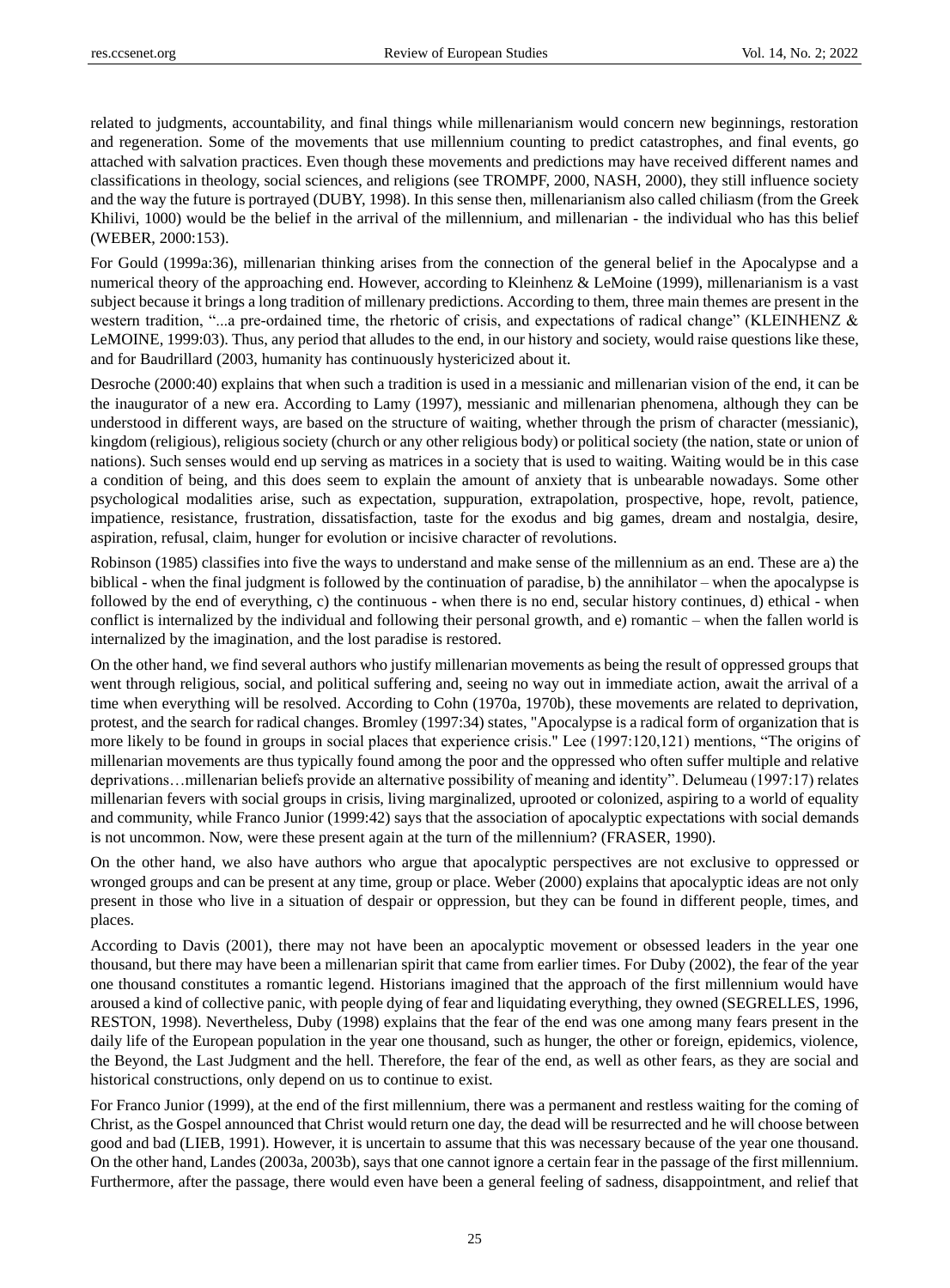the world had not ended, which he considered important for the further development of Europe. Lacey, Danziger (1999:155), making use of records left by Glaber around the year 1000 in England, illustrate such fear and apprehension, "Dear friends...this world is in a hurry and is drawing ever closer to its end. It always happens that the longer it lasts, the worse it becomes".

Therefore, it may even be that, in some places, for some people and at some point: the passing of the first millennium was accompanied by some anxiety about the end times, as apocalyptic movements already existed in medieval Europe. However, it seems rash to conclude that such anxiety was necessary due to the year one thousand when it was not even known that it was the year thousand. Further, on, Thompson (1996) explains that, as calendars had not yet been standardized, people may not even have known when the year one thousand was. Leite, Winter (1999:96) argue that fears of the year 1000 do not seem to have been greater than when a comet, eclipse, or other natural phenomenon terrified humanity.

One of the differences between the year one thousand and two thousand, according to Franco Junior (1999:80) is that, "if the solar eclipses of 989, 1009, 1023, 1033, 1037, and 1039 took many people to the main pilgrimage centres of the time, the 1999 one stimulated tourism in places where it was visible and had two billion viewers. If faced with the possibility of the End of Times, the men of the year 1000 sought to prepare for the Other World, those of the year 2000 seeks to enjoy this world more intensely".

Gruzinski (1999:28) explains this is the product of an imperialist vision that, guided by a metaphysical and eschatological language, continues to explore old beliefs of world domination at the end of time. Therefore, if fears and ends did not always go together, they are not exclusive to the first or second millennium, of peoples more or less oppressed: we cannot deny that these, like any other aspect, can always arouse them.

For instance, Albumasar, an Arab astronomer had announced that the conjunction of Jupiter with Saturn in the year 1484 would bring extraordinary events and spectacular innovations that would affect the whole world. The Franciscan monk Joaquim de Flore was killed in 1202 for claiming that the world would end and a New Age would precede the convulsions of the end of time (GRUZINSKI, 1999:39). Hermann (2000:24) reports that it was in this same climate of waiting and unrest that Sebastianism developed and became a movement that crossed centuries and oceans and made the hope of a Messiah's return (end of the 16th century) history of struggle and resistance to the difficulties imposed by the loss of Portuguese sovereignty.

#### **3. The Future as a Threat, Narratives of Colonization**

The biggest problem seems to be when this end is seen as inevitable, generating hopelessness and despair. According to Levine (1997), every society has rituals and finds ways to reproduce its times. However, the end of time only happens when it becomes incapable of reproducing it (FENN, 1997, 2003). In this case, time becomes a tyrannical threat and no longer a component of social life. The consequence is a feeling of exhaustion of time, capable of generating panic because social forms of temporal organization are being threatened (HALL, 1989). Thus, societies end up losing their ability to spot problems, plan, reproduce. Jackson (2000) states, "Every society will have a shortage of time if it cannot transform its young people into adults…The older generations must find successors". Therefore, what Warneken (1998) is calling the end of time would be our inability to keep in touch with the past, with its traditions and histories.

For Lash, Quick, Roberts (1998:01) when end-time stories surfaced again at the turn of this millennium, they thought they would be looking at something new, unique, or original, but soon the idea that time was running out was not very new. Thompson (1996:111) brings a copy of The London Chronicle from 1799 showing time was being accelerated, "…Never before has the three-quarters of the world seen at once and in such a short space of time so many events of all kinds succeeding each other: never, perhaps, was the fate of its inhabitants subject to so many changes, so many demons, and so many vicissitudes ...".

For Grosso (1999:23), all the rhetoric of the turn of the millennium works as a kind of myth that deals not only with "...individual salvation, but collective salvation, and refers to the future of the species and the fate of Earth". This myth would be the result of a long history of shaping human experience, whose role is to interpret the signs of the times and bring hope to the future. Thus, the hope of a new heaven and new earth can arise and appease hostile, inhuman, and unjust forces that continue to exist. According to Robinson (1985), the myth of the millennium is guided by a linear and optimistic view of history that continues to influence us because it is put in a new package, transforming itself from a shabby and well-known myth into a new and exotic one.

Thatcher (1998), Stille (2002) thinks the apocalyptic rhetoric is dynamic and capable of infiltrating our narratives in such a way that they are intertwined with how we understand the world. In addition, why do people buy millennium rhetoric? Because it offers a place within a coherent story of salvation, as well as explaining the world where other means have failed. That is "...the rhetoric of the millennium engages with its audience's worldview at its deepest mythological level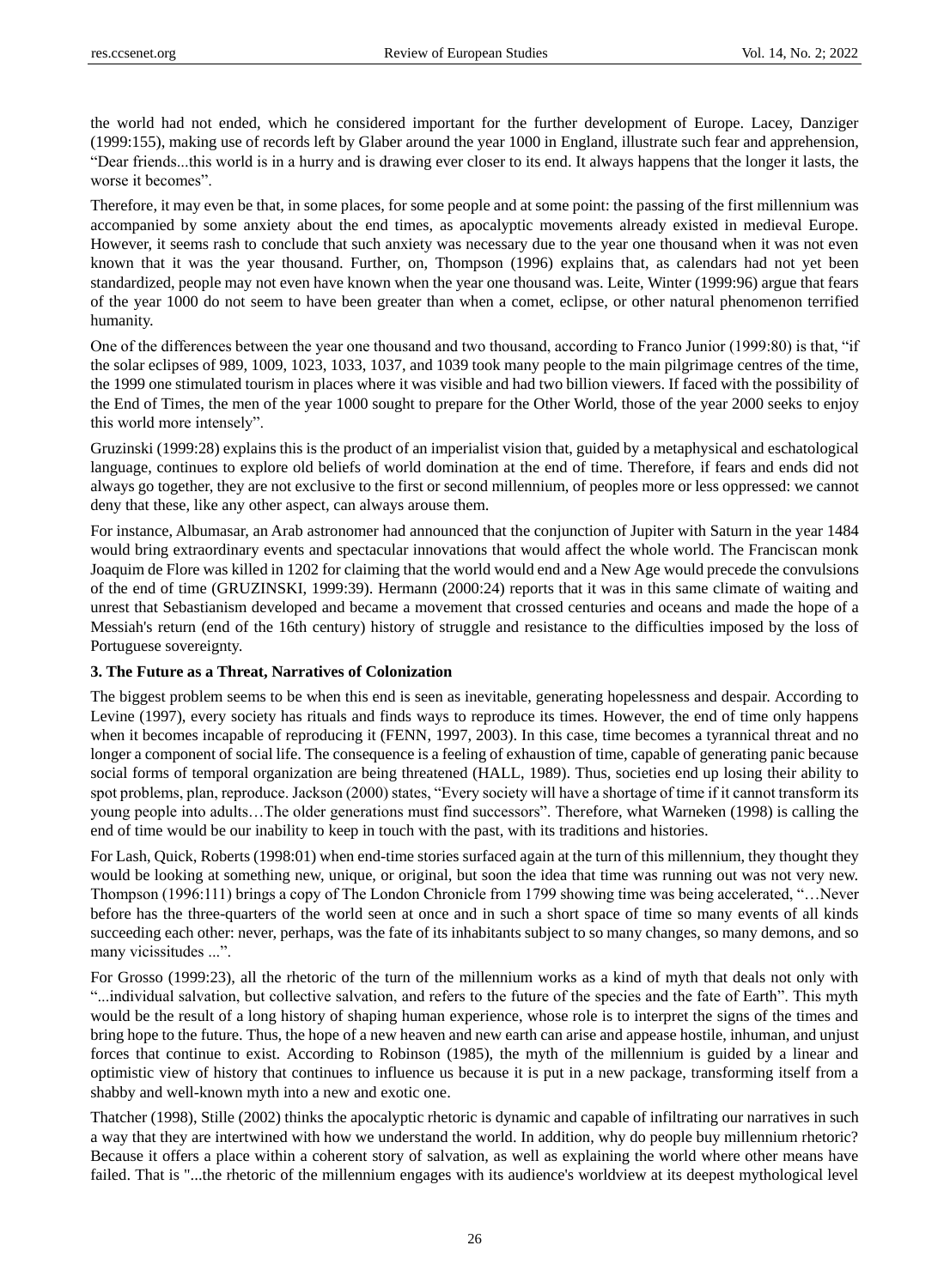and consequently reformulates the criterion by which we script our future" (THATCHER, 1998:02). Thatcher (1998) states that the metaphors used in apocalyptic rhetoric are meaningless to generate countless associations and connections with our life experiences, which makes it easier for different people to find meaning in this discourse. Any sense is possible as long as you have an explanation for the end and that explanation guides us into the future. A future that is ready and awaits us (MELUCCI, 1998). Perhaps the ideological function of a colonized future is in the concept that it must be measured, planned, calculated?

For Gramsci (1981), the dominant ideology makes use of mass media as instruments of mystification and legitimization of domination through news selection based on political and economic interests, use of labels, adjectives, and definitions according to such interests. According to Bakhtin (1999a:41), the word is the most evident and sensitive mode of social relationship, as well as change, "...the word will always be the most sensitive indicator of all social transformations...The word is capable to register more intimate and more ephemeral transitional phases of social change". Thus, we understand words as social and historical action guided by a constructionist perspective that meanings and uses of words are under constant construction and negotiation. Thus, the turn of the millennium in printed newspapers seemed to be useful for discussing the processes of encounters and confrontations of different meanings that we were currently encountering.

Newman (1996) reflects that in certain historical periods (such as, for example, the end of centuries), both the historicization of the narrative and the narrativization of history end up being more emphasized. If so, these might explain the constant interest in the passage of time, change, the millennium, the future, and its multiple uses and meanings.

Therefore, it is understood that each way of narrating the future is also a way of positioning ourselves in front of it. After all, the future, as well as other times and histories, are part of a narrative logic that can be understood as fate, necessity, enigma, mystery (ADAM, 1990). The future as the millennium and the beginning of the run to colonize the future seems to be one of these inventions.

Adam (1990:140) writes, "Our contemporary approach to the future seems to have shifted from colonization to something resembling elimination.'I want the future now' is the slogan of one of the top-selling t-shirts on London's Carnaby Street. The one by musical group The Temptations says `Hurry up tomorrow, I need you now, ´ while a Graffiti in Berlin says, `The future is not what we imagined.´"

Therefore, futures are also largely changeable and circumstantial discursive constructions and practices. From a future as a turn to a turn as the future, are they being used as change, discontinuity, or both? Would there be no longer a future as a consequence of the past? Could humanity free itself from the determinations of the past and the future? This way, the future as a turning point can relate to individuals as inactive and passive spectators of time. Will this future diminish our prospects for actions, once change and time is seen as independent from people?

Now, if the future as a threat brings a future, which is predictable, controlled, and planned, it is not only the future that changes, but also the ways people relate to the present, the past, and towards change. Therefore, "...forgetting guarantees the need to acquire the new...politicians live in the present and the future. The past is for poets and historians...Destroying the past is the program of our era...programmed destruction of our ability to sustain the past and recognize ourselves in it..." Following this argument, Alvin and Heidi Toffler (2003) also explain that the deluge of changes society currently live in alters our ideas of past and future times.

According to Adam (1995:118), "...the belief in continuity, in the existence of the future as we know it, is an erroneous assumption given the lack of certainty about the future, to which the lack must be added of certainty of a future". That is, there are no guarantees, even of having a future. Tolkien (1998) argues that all preoccupations with the future dates back to the 50s and 60s. At that time, viewers could choose the ending in a movie. This is perhaps the postmodern futuristic ideology: that the future is in persons' hands, that they can control it. As Mumford (1956:236) describes it, "The human person is, in a position of responsibility to interpret and direct the course of his life, so the now rests incredibly in his hands."

Nowotny (1994:15) analyses that "Today, the future has caught up with the present, but time, individually and collectively, has remained limited. New time features are needed. They are opening through the extension of time in the present and through the availability of all times that, technologies make possible. Nevertheless, the latter, on the other hand, demands the availability of human beings. So where can the future be found?"

This narrative about the future has become a disciplinary force (FOUCALT, 1982), and thematic axis beyond human control. Fortunately, not all is lost, as there are still unpredictable futures. Seymour Martin Lipset demonstrates that at least two-thirds of the predictions made by American social scientists between 1945 and 1980 were wrong (WILSON 2002:19, 20). That brings hope.

Furthermore, time, as well as futures and changes, are not neutral elements in our society. On the contrary, time, like the future, is power! As described by Hörning, Ahrens, Gerhard (1999), "Time is neither an abstract entity nor a neutral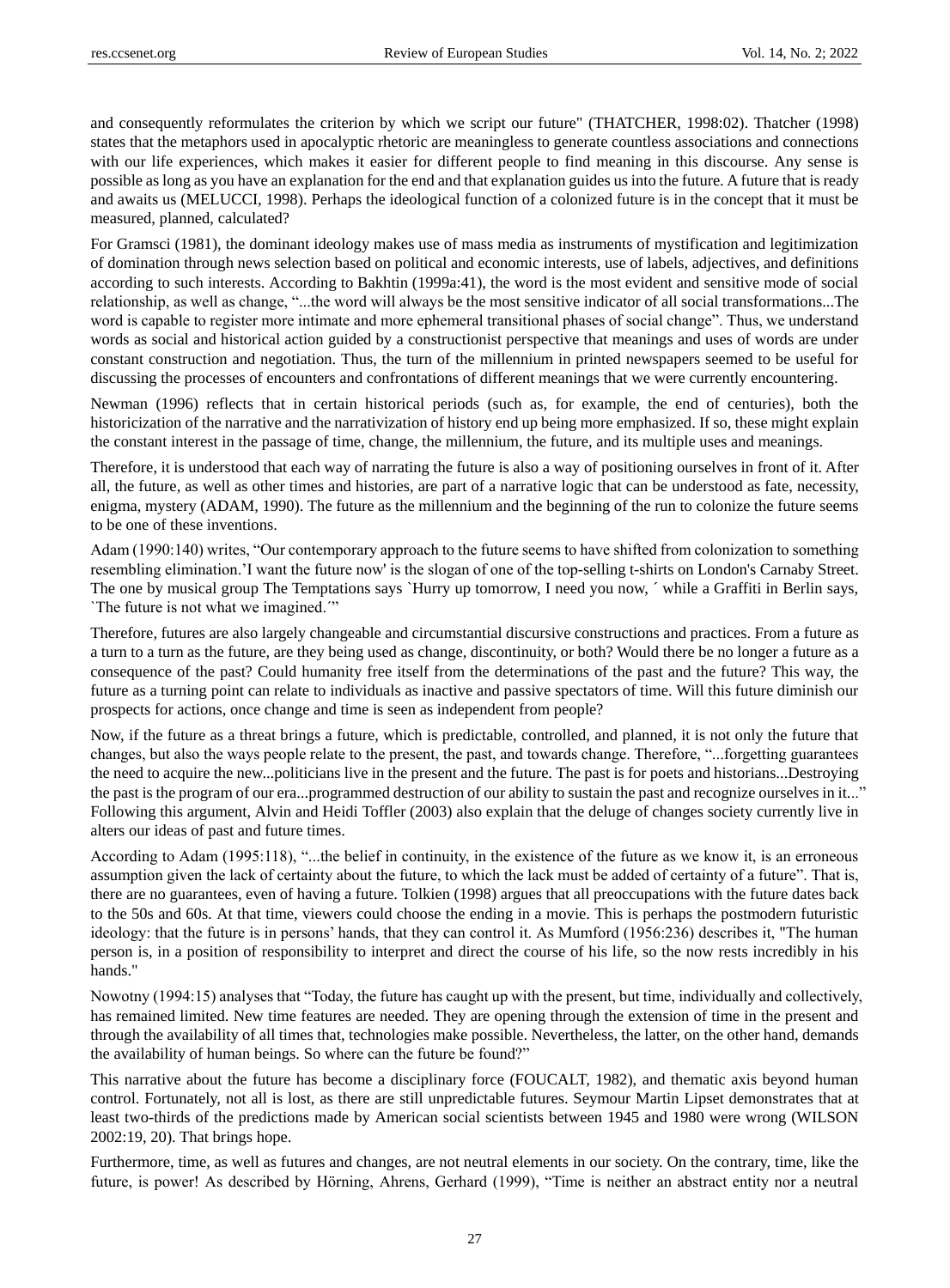medium, but the result of human engagement with the world. We cannot understand time by looking at it alone, but by looking at how people are involved with it in their everyday life."

For Adam (1990), these practices and narratives seek to produce security for future situations. An example that can help us understand how this happens is the proliferation of insurance plans, which are nothing more than the selling of a future security. "Saving and investing money makes us think we are securing our future financially. Insuring my life, home, car, car insurance bonus, all of these seem to potentially turn the risks of an unmanageable future into manageable portions of the present. In other words, all insurance is about eliminating consequences of dangerously unpredictable elements of the future," (ADAM 1990:139).

This article calls this and other constructions that seek to eliminate and control future uncertainties as the *colonization of the future* – actually, quite a run towards it. Hägerstrand (1985) explains that there are similarities between constructions that give us protection in a coming period, and institutional practices that can be located as future promises. Both ways "have the effect of extending our present to include and ensure the future as a current resource. Security, security and certainty seem to be motivating forces for the colonization of the future", reflects Adam (1990:139).

Saphiro (1992), Yourdon (1998), Wisnick, Carboncini (1987) also write that the capital and the market dictate humanity's future, which require new approaches if humanity is set to create a new and sustainable future.

#### **4. Conclusion**

Lewis (1992: 115) summarizes the narratives about the future as having, "no special meaning. We crossed the year 2000 and in that great span of time, that means nothing. It is an artificial construct. No doubt, historians will look back and try to give the year 2000 some special meaning, simply because it is a date that seems so important, but does not make much sense. Still, in a second moment, I think it has some meaning and that is the meaning. I believe this is a time when we in the modern world are starting to discover that ideas and attitudes and activities that have seemed to serve us so well over the past five hundred years are not working so well anymore...I certainly think this is a time of promise, of great hope for renewal..."

Finally, it is hoped that humanity can finally create new futures. *Carbon-free, sustainable, Earth-friendly….* First, lots of decolonizing needs to take place. Prigogine & Stengers (1992:29) write that, the question of time, what it preserves, what it creates, what it destroys, its passage, have always been at the centre of human concerns. Once more, time is the crucial factor, and it is ticking.

## **Acknowledgments**

I acknowledge the opportunity of being a Visiting Professor at the Department of English and Related Literature at the University of York, and I would very much like to thank my Ph.D. tutor, Dr. Peter Kevin Spink, for his incentive towards my long-term research goal of understating time as a bounding concept for humanity.

# **References**

ADAM, B. (1990). *Time and social theory*. Philadelphia: Temple University Press.

QUICK, A., & ROBERTS, R. (Eds.) (1998). *Time and value*. UK: Blackwell Publishers.

AUGUSTINE. (IV-V Century, 2000) *Confessions.* Petropolis: Vozes.

BAKHTIN, M. (1999). *Marxism and philosophy of language*. SP: Hucitec.

BAUDRILLARD, J. (2003). *Hystericizing the millennium*. Accessed on the Internet. <http:www.uta.edu/english/apt/collab/texts/hystericizing.html

BERNARDES, E. (2002). *Apocalypse Magazine*. No. 224. September 2, 2002.

BERNARDINI, A. F. (1999*). Umberto Eco and the end of the millennium.* Apiesp Magazine. SP, n.7:77-84.

BIBLE. (2000). *New international version*: old and new testaments. SP: Editora Vida.

- BROMLEY, D. G. (1997). Constructing apocalypticism: social and cultural elements of radical change. IN: ROBBINS, Thomas & PALMER, Susan. (1997). *Millennium, messiahs and mayhem: contemporary apocalyptic movements*. NY: Routledge.
- CLOUSE, R. (Ed.) (1977). *The meaning millennium: four views.* USA: Intervarsity Press.
- COHN, N. (1970a). *On the path of the millennium: millenarians, revolutionaries, and mystic anarchists in the Middle Ages.* Lisbon: Presence.
- COHN, N. (1970b). *The pursuit of the millennium: revolutionary millenarians and mystical anarchists of the Middle Ages.* New York: Oxford University Press.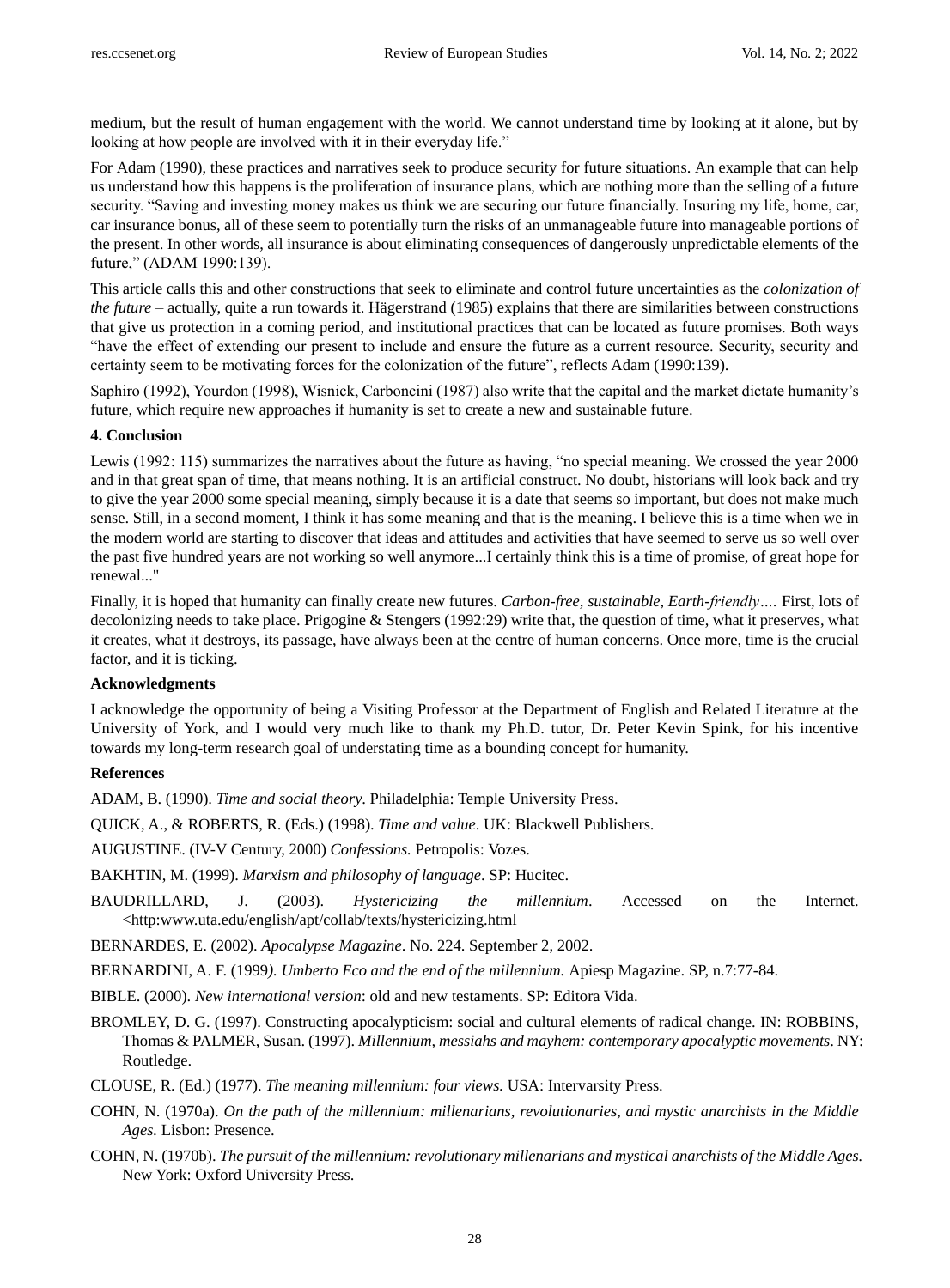CLOUSE, R. (Ed.) (1977). *The meaning millennium*: four views. USA: Intervarsity Press.

- COLLINS, J. J. (1999). The sense of an ending in pre-Christian Judaism. IN: KLEINHENZ, C.; LeMOINE, FJ *Fearful hope: approaching the new millennium*. Wisconsin: The University of Wisconsin Press.
- CUOMO, F. (2002). *The great prophecies: a new key to reading the most famous predictions in history*. RJ: Uniletras.
- DAVIS, N. Z. (2001). *History of Forgiveness and Its Narrators in 16th Century France*. SP: Companhia das Letras.
- DELUMEAU, J. (1997). *A thousand years of happiness: a story of paradise*. SP: Companhia das Letras.
- DESROCHE, H. (2000). *Dictionary of Messianisms and Millenarianisms.* SBC: UMESP.
- DOUTOUZOS, M. L. (1997). *What will it be: how the new world of information will transform our lives*. SP: Companhia das Letras.
- DUBY, G. (1998). *The year 1000, the Year 2000*: on the trail of our fears. SP: Publishing Foundation UNESP.
- DUBY, G. (2002). *The year one thousand.* Lisbon: Editions 70.
- DUNCAN, D. E. (1999). *Calendar: the epic of mankind to determine a true year and exact*. RJ: Ediouro.
- ECO, U. (1999). *Apocalyptic and integrated*. SP: Perspective.
- ECO, U., & MARTINI, C. M. (2000). *What do believe those who do not believe?* RJ: Record.
- ELIAS, N. (1989). *About the time*. Mexico: Fund for Economic Culture.
- FENN, R. K. (1997*). The end of time: religion, ritual, and the forging of the soul*. England: The Pilgrim Press.
- Fenn, R. (2003). Time's up: the apocalyptic imagination. *DAEDALUS-BOSTON MASS-, 132*(2), 108-112.
- FERRAROTTI, F. (1990). *Time, memory, and society. Connecticut*: Greenwood Press.
- FRANCO JUNIOR, Hilary. (1999). *The year 1000: time of fear or hope.* SP: Companhia das Letras.
- FRASER, J. T. (1990). *Of time, passion and knowledge: reflections on the strategy of existence*. NJ: Princeton University Press.
- FOUCALT, M. (1982). *The archaeology of knowledge*. UK: Penguin Random.
- FUKUYAMA, F. (1992). *The end of history and the last man*. USA: Free Press.
- GASPARINI, G. (1995). On waiting*. Time & Society, 4*(1), 29-45. <https://doi.org/10.1177/0961463X95004001002>
- GOEMANN Jr., R. (1999). *The millennium bug: an overview of the problem and its influence on everyday life*. SP: Nobel.
- GOULD, S. J. (1999a). *Questioning the millennium*. USA: Random House. <https://doi.org/10.4159/harvard.9780674063341>
- GOULD, S. J. (1999b). *The Millennium in Question: A Rationalist Guide to Precisely Counting Arbitrary*. SP: Companhia das Letras.
- GOUREVITCH, A. Y. (1975). Time as a problem in cultural history. IN: *Cultures and time: studies*. UNESCO meetings. Petropolis: Vozes.
- GRAMSCI, A. (1891-1937, 2001). *Prison notebooks.* RJ: BR civilização.
- GRUZINSKI, S. (1999). *The turn of the century. 1480-1520.* São Paulo: Companhia das Letras.
- HÄGERSTRAND, T. (1985). *Time-geography: focus on the corporeality of man, society, and environment. The science and praxis of complexity:* The United Nations University.
- HALL, E. T. (1989). *The dance of life: the other dimension of time.* NY: Anchor Books.
- HAY, Lousie. (1999). *The new millennium: a positive approach*. SP: Nova Cultural.
- HÖRNING, K. H., AHRENS, D., & GERHARD, A. (1999*). Do technologies have time*? New practices of time and the transformation of communication technologies. *Time & Society, 8*(2), 293-308. <https://doi.org/10.1177/0961463X99008002005>
- KLEINHENZ, C., & LeMOINE, F. J. (1999). (Org.). *Fearful hope: approaching the new millennium*. USA: University of Wisconsin Press.
- LACEY, R., & DANZINGER, D. (1999). *The year 1000: life at the beginning of the first Millennium.* RJ: Campus.
- LAMY, P. (1997). Secularizing the millennium: survivalists, militia, and the new world order. IN: ROBBINS, Thomas & PALMER, Susan. (1997). *Millennium, messiahs, and mayhem: contemporary apocalyptic movements*. NY: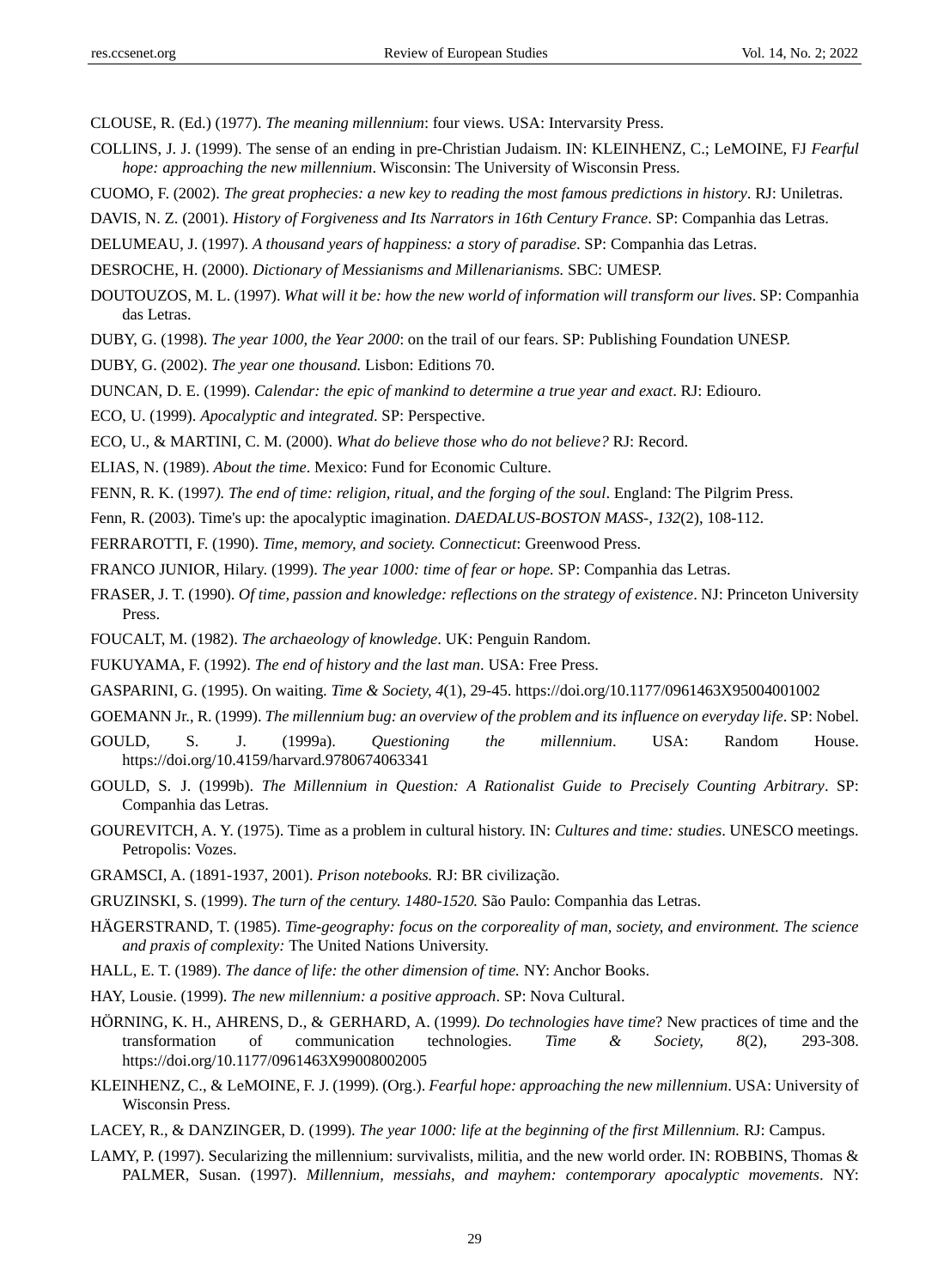Routledge.

- LANDES, R. (2003a). *On the meaning of Anno Domini 1000, Then and Now. Viewed on the Internet in November 200.*<http://www.mille.org/people/rlpages/time\_to\_a\_bat.html>
- LASH, S., QUICK, A., ROBERTS, R. (Eds.) (1998). *Time and value*. UK: Blackwell Publishers.
- LEACH, N. (1999). Millennium culture. England: Ellipsis.
- LEE, M. F. (1997). Environmental apocalypse the millennial ideology of "Earth First". IN: ROBBINS, Thomas; PALMER, Susan. (1997). *Millennium, messiahs, and mayhem: contemporary apocalyptic movements*. NY: Routledge.
- LEITE, B., & WINTER, O. (1999). *End of the millennium: a history of calendars, prophecies, and cosmic catastrophes*. RJ: Jorge Zahar.
- LEVINE, R. (1997). *A geography of time*: the temporal misadventures of a social psychologist or how every culture keeps time just a little bit differently. NY: Basic Books/Harper Collins.
- LIEB, I. C. (1991). *Past, present and future: a philosophical essay about time*. Chicago: University of Illinois Press.
- MARCUS, G. E. (Ed.) (2000). *Zeroing in the Year 2000: cultural studies for the end of the century, the final edition.* Chicago: The University of Chicago Press.
- MAYBURY-LEWIS, D. (1992). *Millennium: tribal wisdom and the modern world.* USA: Viking.
- McBRIDE, A. (1998). *The millennium: end of time?* The new beginning? USA: Sunday Visitor Inc.
- MELUCCI, A. (1998). Inner time and social time in a world of uncertainty. *Time & Society, 7*(2), 179-191. <https://doi.org/10.1177/0961463X98007002001>
- NASH, D. S. (2000). The failed and postponed millennium: secular millennialism since the enlightenment. *The Journal of Religious History*. UK: Blackwell, volume 24, number 1. February 2000. <https://doi.org/10.1111/1467-9809.00102>
- NEWMAN, R. (1996). *Centuries 'ends, narrative means*. California: Stanford University Press.
- NOWOTNY, H. (1994). *Time:* the modern and postmodern experience. Cambridge: Polity Press.
- PRIGOGINE, I., & STENGERS, I. (1992). *Between time and eternity.* SP: Companhia das Letras.
- RESTON, J. (1998). *The last apocalypse*: Europe at the year 1000 AD. The United States of America: Doubleday Books.
- SCHWALLER, C. (1998). `The millennium time bomb ´or Year 2000 problem: what problem? Whose problem? *Time & Society*, *7*(1), 105-118. <https://doi.org/10.1177/0961463X98007001006>
- SCHWARTZ, H. (1992). *End of the century*. SP: Associated Editors Culture.
- SECRELLES, V. (1996). *The mercenary*: the *year 1000*: the end of the world. USA: NBM Publishing.
- SHAPIRO, E., & SHAPIRO, D. (1992). *The way ahead*: a visionary perspective for the new millennium. USA: Element.
- STEWART, I. (1998). Zero, zilch, and zip: cynics have long suspected that nothing lies at the heart of mathematics. *New Scientist,* 25 April 1998.
- STILLE, A. (2002). *The future of the past.* USA: Farrar, Strauss and Giroux.
- THATCHER, T. (1998). The dynamics of apocalyptic rhetoric. *Knowing the time, Knowing of a time*. 3<sup>rd</sup>Conference of the Centre for Millennial Studies. Boston: Boston University, December 1998. . <http://www.mille.org/confprodec98>.
- THOMPSON, D. (1996). *The end of time*: faith and fear in the shadow of the millennium. USA: University Press of New England.
- TOFFLER, A. (1980). *The third wave.* RJ: Record Publisher.
- TOLKIN, M. (1998). The Entertainment of Apocalypse, the Apocalypse of Entertainment*. 3rd Annual Conference of the Centre for Millennial Studies.* Boston: Boston University. Viewed on the Internet. <http://www.mille.org/confprodec98/tolkin>
- Trompf, G. W. (2000). Millenarism: History, Sociology, and Cross‐Cultural Analysis. *Journal of religious history, 24*(1), 103-124. <https://doi.org/10.1111/1467-9809.00104>
- YOURDON, E., & YOURDON, J. (1998). *The 2000 time bomb*: the impact of the crisis 2000 computer on people, businesses and governments. RJ: Campus, 1998.
- WARNEKEN, B. J. (1998). The Alleged Hysteria: Current German Media's Handling of the Apocalyptic Year 2000. *3rd Annual Conference of the Centre for the Millennial Studies n*. Boston, December 1998. Accessed on the Internet